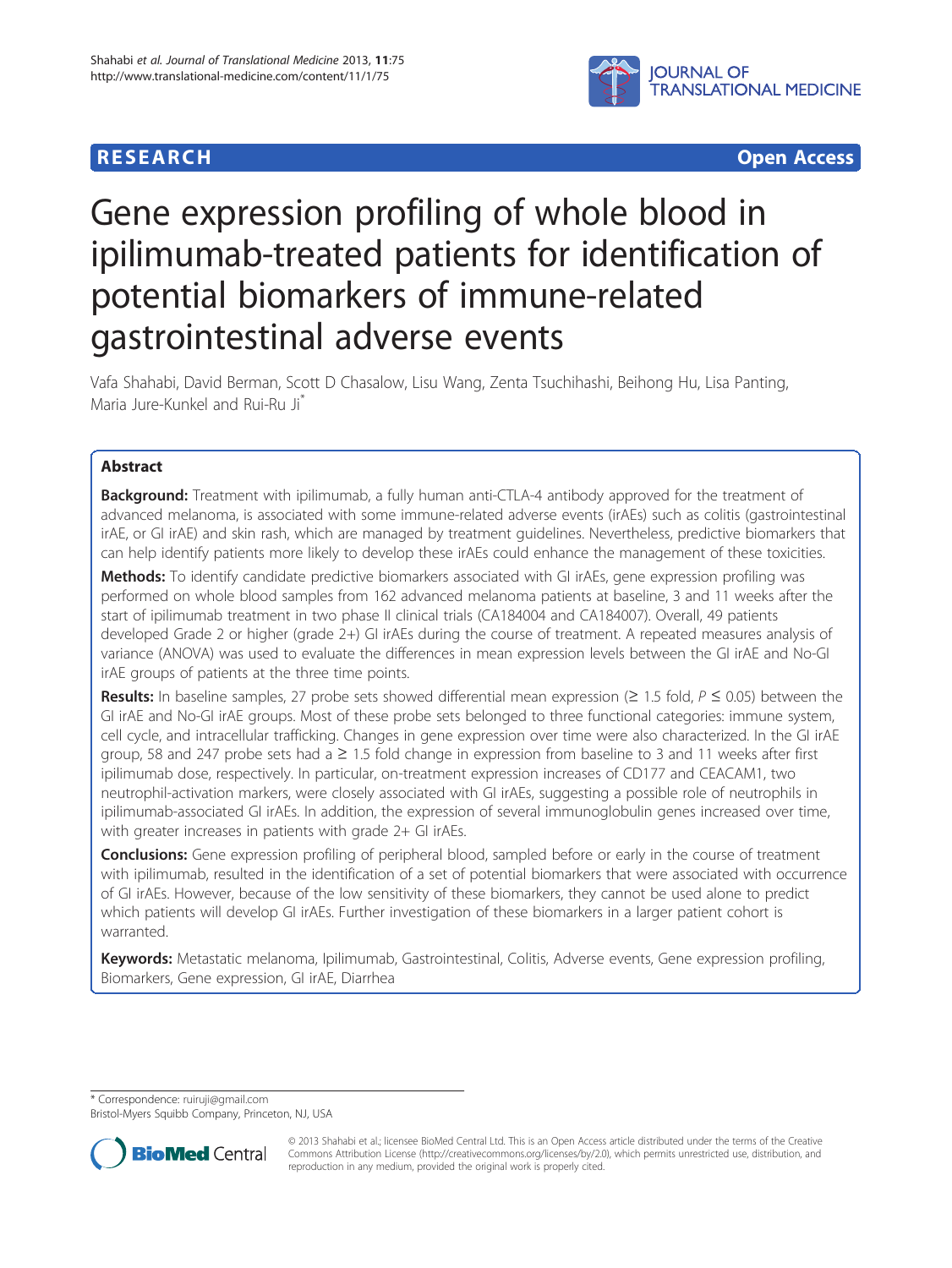# Background

Ipilimumab, a fully human monoclonal antibody that blocks cytotoxic T-lymphocyte antigen-4 (CTLA-4) [\[1](#page-9-0)], has been approved by the U.S. Food and Drug Administration (FDA) and several other regulatory agencies for the treatment of advanced metastatic melanoma (MM). The efficacy of ipilimumab has been demonstrated in a number of phase II and two phase III clinical trials in MM patients, where a significant prolongation of overall survival has been reported [\[2,3\]](#page-9-0).

Treatment with ipilimumab is associated with a spectrum of AEs which are immune mediated and called immune-related adverse events (irAEs). Gastrointestinal (GI) irAEs such as diarrhea and colitis are among the most common ipilimumab-associated irAEs [\[4](#page-9-0)]. In most cases the onset of GI irAEs occurs after the second or third dose of ipilimumab [\[5](#page-9-0)] and these irAEs are managed according to established treatment guidelines. In a previous report, examination of colon biopsies in a safety-focused clinical trial (CA184007) revealed abundant focal neutrophilic cryptitis and neutrophilic infiltration in the lamina propria of affected tissues from patients experiencing GI irAEs. Although administration of high doses of steroids often leads to successful and safe management of the majority of these irAEs [[5-7](#page-9-0)], identification of biomarkers that may predict (before or soon after the start of the treatment) these irAEs might improve patient care. In this context, peripheral blood biomarkers would be preferred, since collection of peripheral blood is less invasive than a colonic biopsy.

To understand the underlying causes of ipilimumabassociated GI irAEs and identify potential predictive biomarkers, gene expression profiling was performed on whole blood samples collected from metastatic melanoma patients before and during ipilimumab treatment in two phase II clinical trials, CA184004 and CA184007 [[6,8\]](#page-9-0). A number of cell cycle- and immune-related genes were found to have higher expression at baseline and post-baseline in those patients who experienced GI irAEs. In particular, increases in expression of neutrophil activation markers, CD177 and CEACAM1, were found to be associated with the occurrence of GI irAEs. In addition, greater increases in the expression of immunoglobulin-related genes were detected at weeks 3 and 11 in patients with GI irAEs than in those without. These results are consistent with our understanding of the mechanisms underlying ipilimumab-associated GI irAEs and provide a list of potential peripheral blood biomarkers for early prediction of these irAEs.

# Methods

#### Study design

The multicenter, phase II clinical trial CA184004 enrolled 82 previously-treated or untreated patients with

stage III (unresectable) or IV melanoma, randomized 1:1 into 2 arms to receive up to 4 intravenous infusions of either 3 or 10 mg/kg ipilimumab every 3 weeks in an induction phase. In trial CA184007, treatment-naïve or previously treated patients with stage III (unresectable) or IV melanoma  $(N = 115)$  received open-label ipilimumab (10 mg/kg every 3 weeks for four doses) and were randomized to receive concomitant blinded prophylactic oral budesonide (9 mg/d with gradual taper through week 16) or placebo (4). Exclusion criteria included the use of any immuno-suppressing treatments including corticosteroids (patients on stable doses of hormone replacement therapy were exempt), cyclosporine, mycophenolate mofetil  $(CellCep<sup>®</sup>)$ , as well as chemotherapy and radiation, within 4 weeks prior to the first ipilimumab dose. Complete study design, patient characteristics and endpoint reports of these trials were described elsewhere [\[6,8\]](#page-9-0). Gene expression profiles from twenty patients in CA184078 [[9](#page-9-0)] who were treated with ipilimumab monotherapy at 10 mg/ml were used as a confirmation data set for the present analysis. These studies were conducted in accordance with the ethical principles originating from the current Declaration of Helsinki and consistent with International Conference on Harmonization Good Clinical Practice and the ethical principles underlying European Union Directive 2001/20/EC and the United States Code of Federal Regulations, Title 21, Part 50 (21CFR50). The protocols and patient informed consent forms received appropriate approval by all Institutional Review Boards or Independent Ethics Committees prior to study initiation. All participating patients (or their legally acceptable representatives) gave written informed consent for these biomarker-focused studies.

#### Adverse event and clinical activity evaluation

Safety was evaluated using the National Cancer Institute Common Terminology Criteria for Adverse Events, based on adverse events (AEs), physical examinations, and clinical laboratory assessments. Drug-related gastrointestinal AEs consistent with immune-mediated events and the intrinsic biological activity of ipilimumab were examined and reported. Adverse events were recorded based on MedDRA v10.0 system organ class and Preferred Terms. Clinical activity (CA) was defined as confirmed complete response, confirmed partial response, or stable disease ending not earlier than 24 weeks from date of first ipilimumab dose. A complete description of irAE and CA evaluations for these trials has been reported elsewhere [\[6,8](#page-9-0)].

#### Absolute peripheral blood neutrophil count (APBNC)

Neutrophils were quantified as a component of the standard hematology panel. Absolute neutrophil counts were available at various time points for most patients.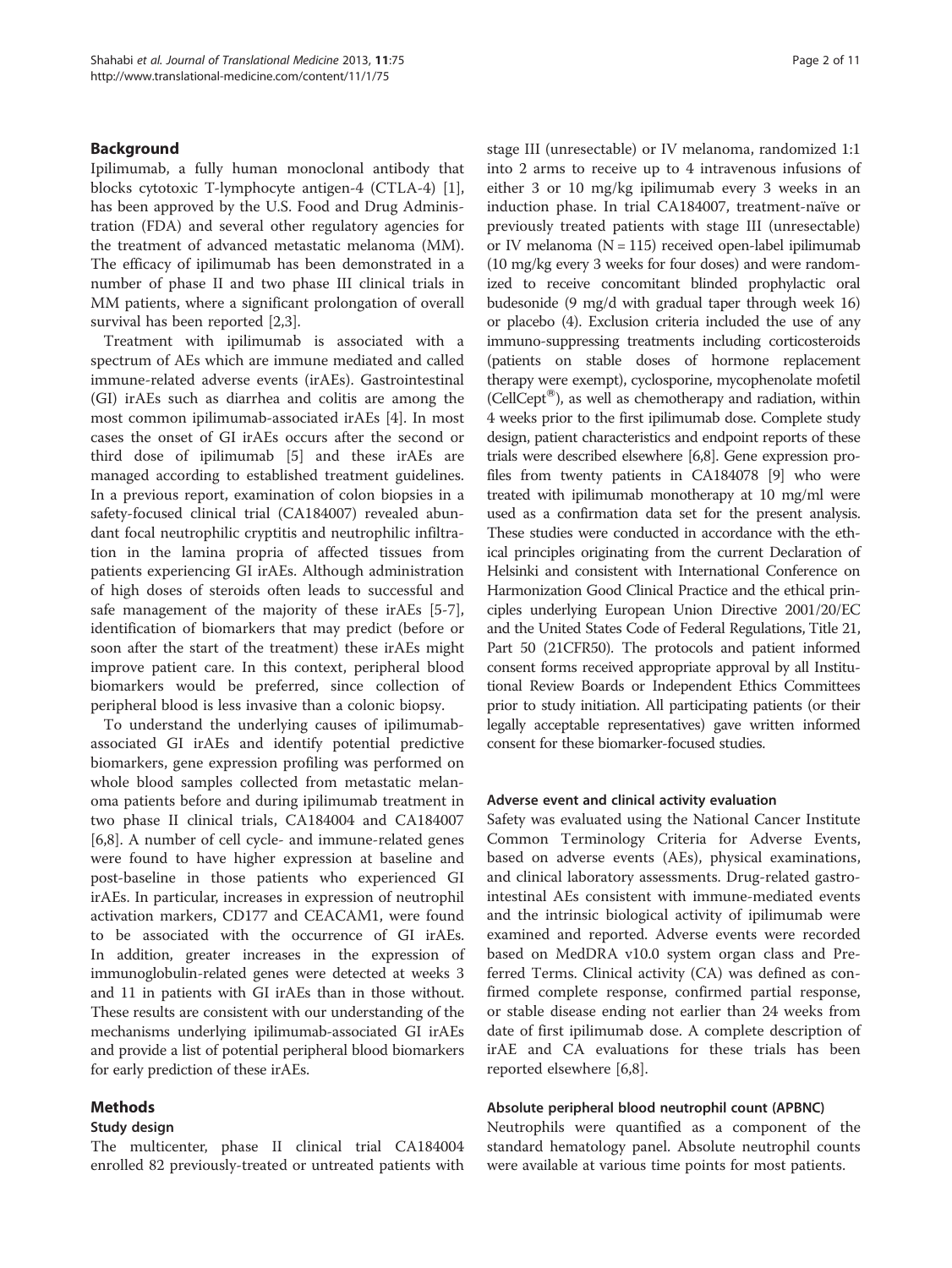#### Affymetrix gene expression profiling

Whole blood samples for gene expression profiling were collected just prior to first dose of ipilimumab (baseline), and 3 and 11 weeks after first ipilimumab dose. Total RNA was extracted from whole blood samples using the PAXgene Blood RNA MDX kit with a BioRobot Universal System (Qiagen, Valencia, CA), and purified by RNeasy MinElute Cleanup kit using QIAcube (Qiagen, Valencia, CA). RNA concentration was measured by NanoDrop spectrophotometer and RNA integrity was evaluated on the Agilent 2100 Bioanalyzer (Agilent Technologies, Santa Clara, CA). Complementary DNA preparation and hybridization on HT-HG-U133A 96-array plates followed manufacturer's protocols (Affymetrix, Santa Clara, CA). Affymetrix raw data (.CEL files) were normalized with the robust multi-array analysis (RMA) algorithm, obtained from [www.bioconductor.org,](http://www.bioconductor.org) version 1.20.2. Appropriate Affymetrix control probe sets were examined to ensure quality control for the cDNA synthesis and hybridization steps. Principal component analysis (PCA) was subsequently performed to detect outlier samples (single samples that account for a high degree of variation in the data). No sample was removed as an outlier. Anti-log RMA values were used in subsequent statistical analyses. For the combined data from studies CA184004 and CA184007, 12518 of the 22215 noncontrol probe sets had maximum expression level (RMA normalized) of less than 32. These probe sets, with low expression levels across all samples, were excluded from further analysis.

# Gene expression data analyses

GI irAE status was available for all 197 treated patients. Gene expression data were available for 188 of these patients. For 162 of the patients, expression data were available for at least 2 of the 3 time points. Only these patients were included in subsequent analyses. Of these patients, 113 were classified in a No-GI irAE group, which included patients with a worst-grade GI irAE of 0 or 1. A total of 49 patients with grade 2 or greater (grade 2+) GI irAEs were classified in a GI irAE group. For the No-GI irAE and GI irAE groups, respectively, baseline expression data were available for 108 and 49 patients, week 3 data were available for 108 and 47 patients, and week 11 data were available for 78 and 30 patients.

A repeated measures analysis of variance (ANOVA) model was fit in Partek Genomics Suite 6.6 ([www.](http://www.partek.com) [partek.com](http://www.partek.com)), with anti-log normalized expression level as dependent variable. Explanatory variables included patient, time point within patient as a 3-level factor, and binary GI irAE status, with no time-by-status interaction. Because GI irAEs were observed in all treatment arms, and because of the relatively small sample sizes in individual trials, data from patients in the two trials were combined to increase statistical power to detect associations. Statistical inference based on this model focused on two hypothesis tests: a test of the null hypothesis that mean gene expression (averaged over time) was the same in the two GI irAE status groups, and a test of the null hypothesis that mean gene expression (averaged over GI irAE status) was the same for the three time points. An uncorrected  $P$  value of 0.05 was used as a cutoff to select probe sets with mean expression differences between comparison groups. The qvalue package (v1.20.0) in the R statistical computing environment (v2.15.0, [http://www.r-project.org\)](http://www.r-project.org) was used to estimate false discovery rates (FDRs). Expression of selected genes was confirmed by quantitative polymerase chain reaction (qPCR) as described previously [[10\]](#page-9-0) using pre-designed probes.

#### Gene pathway analysis

Functional interpretation of differentially expressed genes was computed using Ingenuity Pathway Analysis (IPA) software (Ingenuity Systems), as described previously [[10\]](#page-9-0).

#### Results

#### Gene expression profile of pre-treatment samples

Expression of each of 9697 non-control probe sets was analyzed individually. Genes associated with GI irAE status (grade 2+ vs. not) were selected by assessing the difference in mean pre-treatment expression between the GI and No-GI irAE groups. Two selection criteria were applied: a P value  $\leq 0.05$  for the hypothesis test comparing the GI and No-GI irAE groups, and a minimum mean pre-treatment expression ratio of 1.5. For these tests, the P value threshold of 0.05 corresponded to an estimated FDR of 0.50. A set of 27 probe sets representing 24 unique genes met these criteria (Additional file [1](#page-8-0): Table 1A). This list included a number of immunerelated genes, such as CD3E, IL2RG [\[11](#page-9-0)], CD37 [[12](#page-9-0)], CD4, IL32 [[13\]](#page-9-0), and RAC2 [[14](#page-9-0)]; cell cycle- and proliferation-associated genes such as SPTAN1 [[15](#page-9-0)], BANF1 [[16\]](#page-9-0), BAT1 [[17\]](#page-9-0), PCGF1 [[18\]](#page-9-0), FP36L2 [\[19](#page-9-0)], and WDR1 [[20](#page-9-0)]; and genes involved in intracellular vesicle trafficking such as PICALM [\[21](#page-9-0)], SNAP23 [[21\]](#page-9-0), and VAMP3 [\[22](#page-9-0)]. Some of these molecules such, as IL32, SNAP23 and RAC2, have been reported either to be present in neutrophils or to regulate their function [[13,14,21](#page-9-0)].

#### Gene expression profiles of post-baseline samples

To identify early on-treatment predictors of ipilimumabassociated GI irAEs, post-baseline expression levels of the 9697 non-control probe sets were compared between the GI irAE and No-GI irAE groups. Thirty five and 47 probe sets were identified to have a mean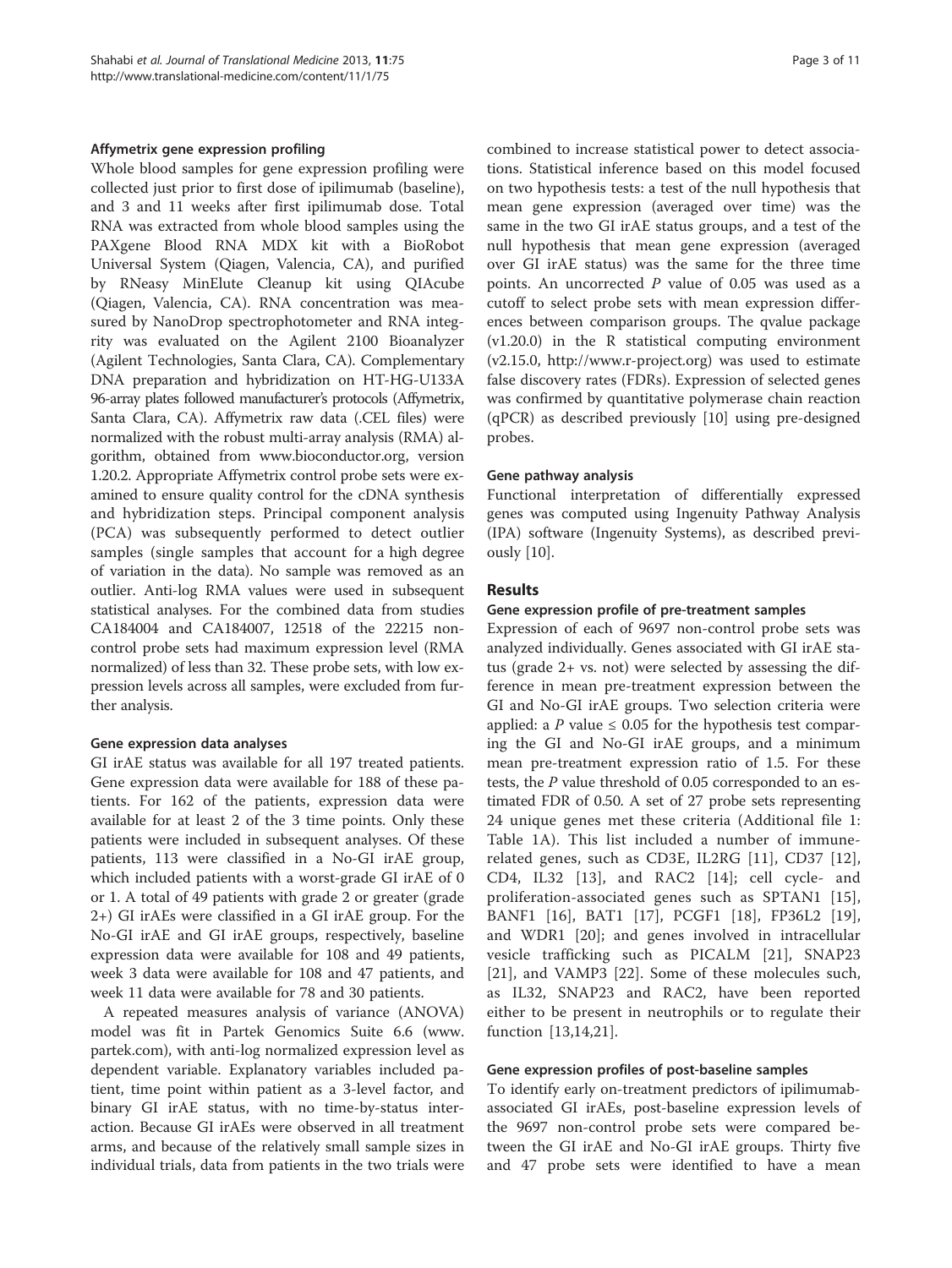<span id="page-3-0"></span>expression ratio of at least 1.5 for the week 3 and 11 samples, respectively, and a P value  $\leq$  0.05 (FDR = 0.50) for the hypothesis test comparing the GI and No-GI irAE groups. Since most ipilimumab-associated GI irAEs occur after the second or third dose of ipilimumab, the 35 probe sets differentially expressed at week 3 are of particular interest, as they might serve as early predictors to help identify patients who experience GI irAEs after the second dose, given at week 3 (Additional file [1](#page-8-0): Table 1B). The probe set that exhibited the largest differential expression corresponded to the neutrophil-specific marker, CD177, a glycosyl-phosphatidylinositol (GPI) linked cell surface molecule [[23](#page-9-0)]. There was no difference in baseline expression of CD177 between patients in the GI and No-GI irAE groups. However, significantly higher CD177 expression was found after only one dose of ipilimumab in the GI irAE group [12.2 fold higher in the GI irAE group than in the No-GI irAE group at week 3  $(P = 7.6E-03)$ ]. In addition, increase in mean expression of CD177 from baseline to week 3 was much greater in the GI irAE group than in the No-GI irAE group (Additional file [1](#page-8-0): Table 2). The mean increase in CD177 expression was not associated with clinical

activity (CA) of ipilimumab  $(P = 0.23)$  (Figure 1A). Expression levels of CD177 in these samples were confirmed by quantitative PCR, showing statistically significant differences between the GI irAE and No-GI irAE groups (unadjusted  $P < 0.005$ ) or changes over time (unadjusted  $P < 0.0001$ ). These data suggest that CD177 was not only a potential early predictor of GI irAEs but that increase in CD177 gene expression might also be a consequence of treatment with ipilimumab independent of its clinical activity.

# Changes in CD177 expression in relation to peripheral blood absolute neutrophil count (PBANC)

Since CD177 is a neutrophil surface marker, we examined the relationship between PBANC and expression levels of CD177. Mean PBANC increased gradually with ipilimumab treatment, with the largest apparent increases occurring between weeks 9 and 11 in patients with higher-grade GI irAE (Figure 1B, bars). The increase in mean expression of CD177 preceded any significant increase in PBANC (Figure 1B, lines), suggesting that CD177 expression might be a more sensitive early



Figure 1 CD177 expression during ipilimumab treatment. (A) Mean expression of CD177 during ipilimumab treatment in patients who experienced grade 2+ gastrointestinal immune-related adverse events (GI irAE), or did not (No-GI irAE). Mean gene expression in patients showing clinical activity (CA) or not (No-CA) also are plotted; (B) Mean expression of CD177 during ipilimumab treatment in patients who experienced grade 2+ GI irAE, or did not (No-GI irAE), and mean absolute peripheral blood neutrophil counts (APBNC) during the same time period, by worst-grade GI irAE (bars); (C) CD177 expression level (RMA-normalized value) versus worst-grade GI irAE, by sample-collection time; (D) CD177 expression level (anti-log RMA-normalized value) at week 3 versus time to onset of first grade 2+ GI irAE. Numbers in the circles describe the worst grade of GI irAE reported during the course of treatment. Highlighted circle represents CD177 expression in the patient who experienced a fatal grade-4 GI irAE.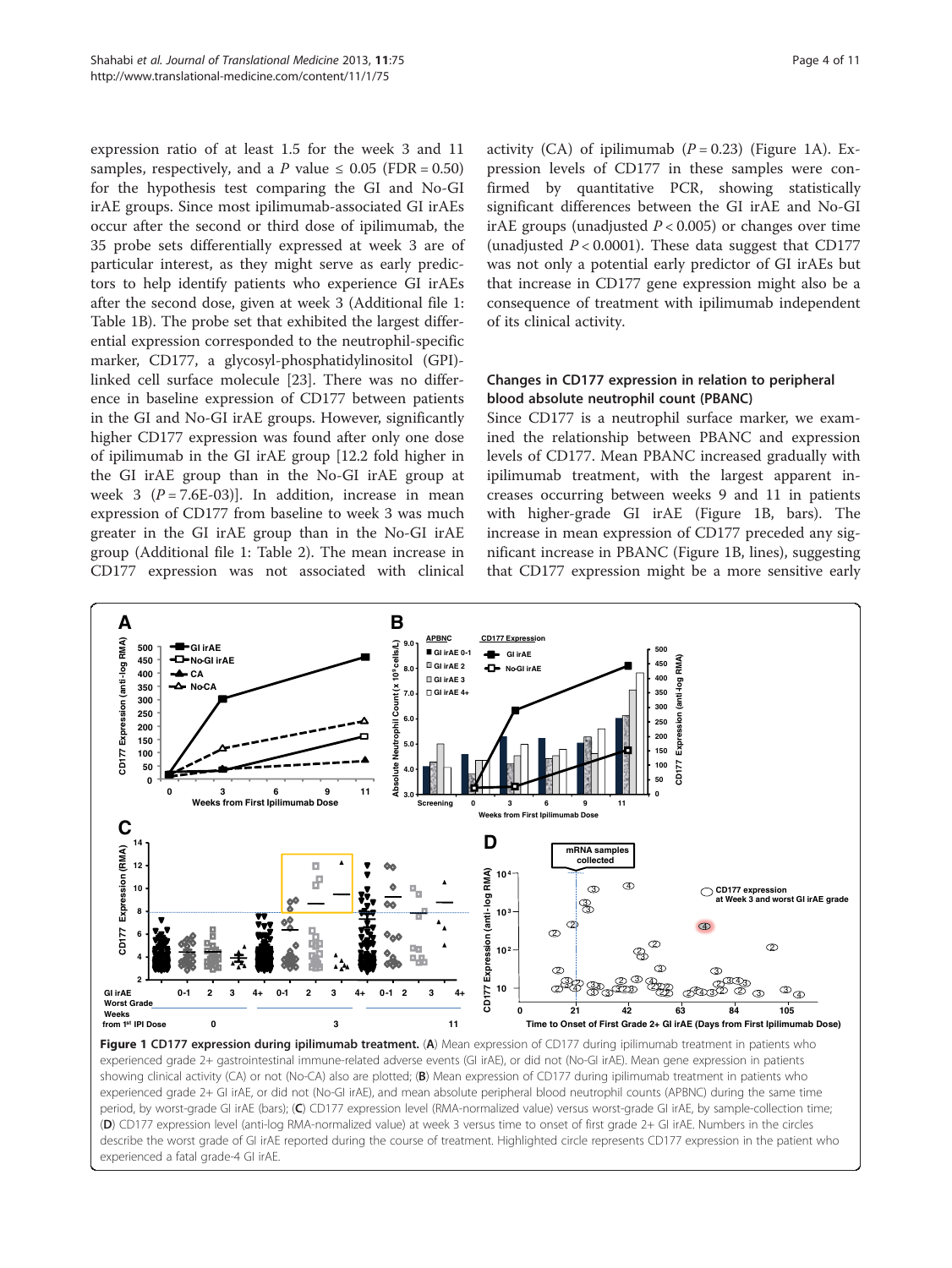predictor of GI irAEs associated with ipilimumab treatment than PBANC.

# Evaluation of CD177 as an early predictor of GI irAEs

Expression of CD177 at week 3 had large inter-individual variability, with considerably higher values in 7 patients than in the rest (Figure [1C](#page-3-0)). All seven patients with high levels of CD177 expression (RMA-normalized expression level  $\geq$  8) at week 3 had grade 2+ GI irAEs during the course of treatment, suggesting high specificity of this biomarker above this threshold. However, many patients with grade 2+ GI irAEs had a normalized expression level < 8 for CD177 at week 3, suggesting low sensitivity of the biomarker in predicting GI irAEs (Additional file [2](#page-8-0): Figure S1). In week 11 post-baseline samples, high expression levels of CD177 were found in both the GI irAE and No-GI irAE groups. Many patients with grade 2+ GI irAEs had already discontinued treatment before this time point, so the data from week 11 might be biased by informative drop-out.

We also explored the timing of the onset of GI irAEs in individual patients to establish the value of CD177 expression as an early predictor. Out of 44 patients with grade 2+ GI irAEs who had matching gene expression data at week 3, 6 patients reported the first GI irAE before or on day  $21 \pm 3$  days (the nominal date of blood sample collection), whereas the other 38 patients had GI irAEs reported after this date (Figure [1](#page-3-0)D). The four highest values of CD177 expression were detected in patients who reported the first grade 2+ GI irAE between days 26 (2–5 days after blood sample collection) and 43 after receiving the first dose of ipilimumab. Of note, one of the patients who had high CD177 expression at week 3 reported a grade 2 GI irAE on day 72 (Figure [1](#page-3-0)D, marked in gray shade circle), but progressed to a grade 4 which ultimately led to fatal GI perforation. These data suggest that, although considerable increase in CD177 gene expression was closely associated with the onset of GI irAEs, early increases might also predict GI irAEs that could develop much later. However, since CD177 had low sensitivity, this biomarker could not identify most future GI irAEs.

# Association between expression of CD177 and other neutrophil-associated genes

CD177 is a glycoprotein expressed by neutrophils, neutrophilic metamyelocytes, and myelocytes, but not by any other blood cells [[24,25](#page-9-0)]. Therefore we specifically searched for other neutrophil-associated genes, to better understand the implication of this granulocyte subtype as an early predictor of GI irAEs. These included genes encoding for granuleassociated proteins such as olfactomedin 4 (OLFM4) [[26](#page-9-0)], azurocidin 1 (AZU1), lactoferrin (LTF) [[27](#page-9-0)],

cathelicidin (CAMP), myeloperoxidase (MPO) [[28](#page-9-0)], bactericidal/permeability increasing protein (BPI), defensin (DEFA4) [\[29\]](#page-9-0), neutrophil elastase (ELANE) [[30\]](#page-9-0), cathepsin G (CTSG) [\[30\]](#page-9-0), CEACAM6, CEACAM8 [[31](#page-9-0)], and CEACAM1 (which mediates neutrophil adhesion to endothelial cells and facilitates their transmigration into tissues) [[32](#page-9-0)]. The GeneChip HT-HG-U133A includes probe sets for many of these genes Additional file [1:](#page-8-0) Table S3. Although an apparent greater expression of each of these genes was found in those samples with high levels of CD177 expression (Figure [2](#page-5-0)A), only the expression of CEACAM1 was significantly linearly correlated with that of CD177 at week 3 ( $r = 0.75$ ,  $P = 7.2E-30$  between 219669\_at, probe set for CD177, and 206576\_s\_at, probe set for CEACAM1). Consequently, the pattern of mean gene expression of CEACAM1 over time was similar to that for CD177 (Figures [1](#page-3-0)A and [2](#page-5-0)B).

# Pathway analysis of changes in gene expression from baseline to week 11

Fifty-eight and 247 probe sets were identified as having at least a 1.5-fold change from baseline in week 3 and 11 samples, respectively, and  $P \le 0.05$  $(FDR = 0.055)$  for the test of a time effect on expression (Additional file [1:](#page-8-0) Tables 2 and S1). We performed a pathway analysis using the IPA software on the 247 differentially expressed probe sets since the size of this gene set was amenable to such analysis. The top biological processes that exhibited changes during ipilimumab treatment included pathways of cell proliferation and metabolism, and immune-related pathways such as IL-10 signaling, IL-8 signaling, and B cell development Figure [3A](#page-6-0)).

# Increase in expression of immunoglobulin genes in postbaseline samples

While CD177 exhibited the largest change from baseline at both time points, immunoglobulinrelated genes dominated both lists, including IGHA1, IGHA2, IGHG1, and IGHV4-31, all of which showed significant increases in expression 11 weeks after baseline. Slight increases in expression of some of these genes were already apparent in week 3 samples, suggesting an early onset of antibody response with much larger expansion at later time points (Additional file [1:](#page-8-0) Table 2 and Figure [3B](#page-6-0)). Notably, increases in expression of these genes over time were more prominent in the GI irAE groups than in the No-GI irAE group. There was no corresponding increase in B-cell marker genes (such as CD20), suggesting that the cell types responsible for the increased expression of immunoglobulin genes may not have been B-cells, but later-stage B-lineage cells such as plasma cells [\[33\]](#page-9-0).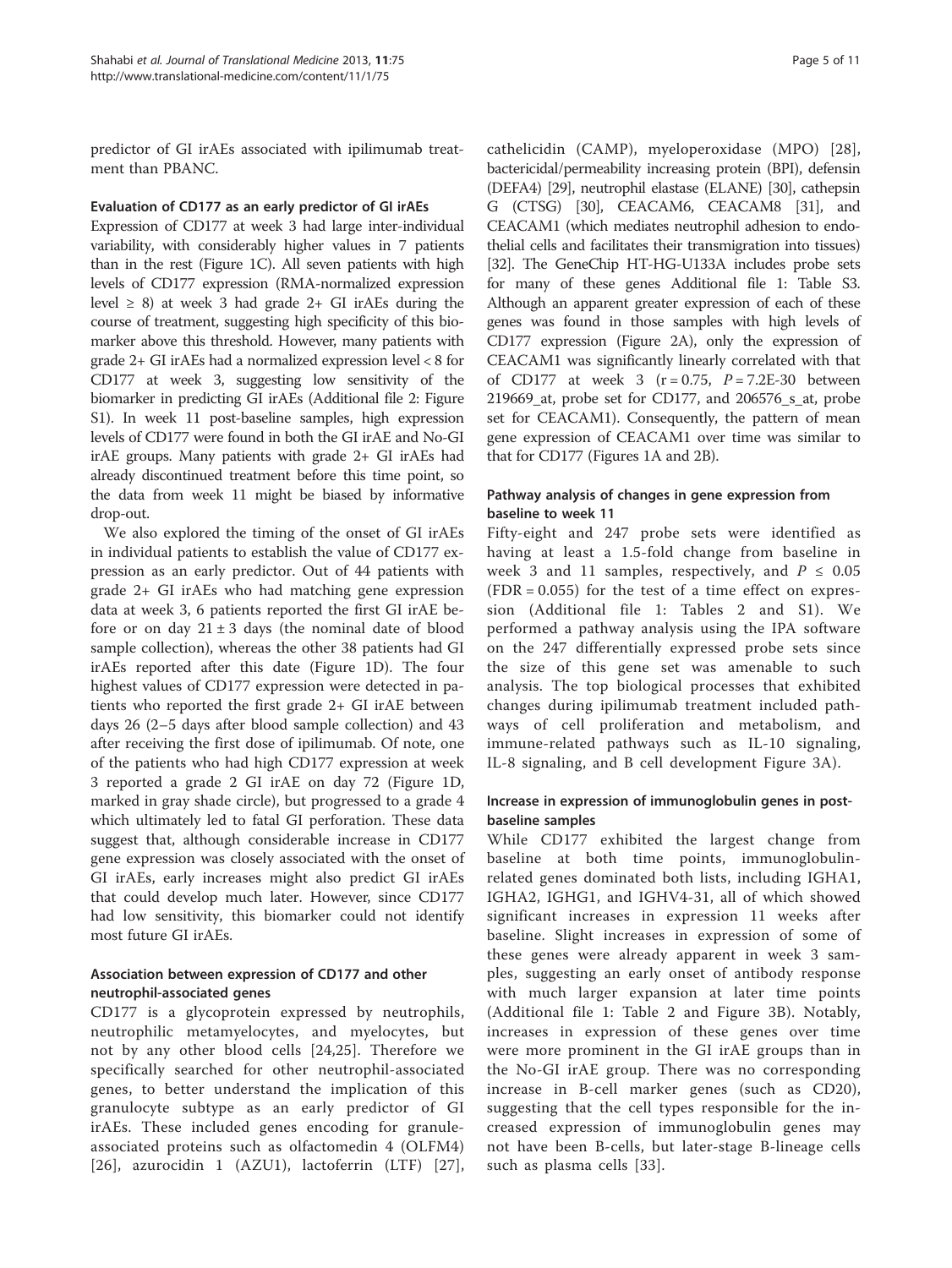<span id="page-5-0"></span>

samples with low CD177 expression (< 32), for each of the 9697 probe sets passing the low-expression filter. Each point represents one probe set. Blue squares highlight CD177 and 19 probe sets for 13 unique neutrophil granule-associated genes. Diagonal reference lines indicate mean expression ratios of 4, 2, 1, 0.5, and 0.25. Expression of genes with points above the central dashed line was positively associated with CD177 expression. (B) Mean gene expression (anti-log RMA-normalized value) of CEACAM1 (probe set: 206576\_s\_at) during ipilimumab treatment in patients with (GI irAE) or without (No-GI irAE) a grade 2 or greater GI irAE.

# Confirmation of findings in an independent study (CA184078)

Whole blood samples from the clinical study CA184078 were independently analyzed using the same statistical model. In this study, 20 patients were treated with ipilimumab monotherapy at 10 mg/kg every 3 weeks for 4 doses. The mean CD177 expression ratio comparing GI irAE and No-GI irAE groups at week 3 and 11 was 4.3 and 12.0, respectively, with no significant difference at baseline. In the GI irAE group, the mean fold change from baseline to week 3 and 11 was 4.8 and 15.3, respectively. By contrast, in the No-GI irAE group, these changes were negligible (1.1 and 1.2, respectively). Expression changes similar to those seen in the other two studies were observed for CEACAM1 and most of the granule-associated genes, with significant changes from baseline to week 11 in the GI irAE group but not in the No-GI irAE group (Additional file [1](#page-8-0): Table S2).

# **Discussion**

Treatment with ipilimumab has been shown to prolong overall survival in advanced melanoma patients in 2 phase 3 trials [\[2,34\]](#page-9-0). Gastrointestinal irAEs such as diarrhea and colitis are among the most common and sometimes severe forms of adverse events associated with ipilimumab. These adverse events are currently managed following treatment guidelines. However, identification of predictive biomarkers is important as it may enhance the management of these toxicities and improve patient care. The present study was undertaken to identify such biomarkers in peripheral blood. In a previous report of the CA184007 trial in which colonic biopsies were collected, changes in the colonic mucosa following onset of diarrhea appeared more severe than those observed in the pre-specified biopsies following the first dose of ipilimumab. Histopathologic examination of the biopsies revealed active colitis with marked neutrophilic infiltration into lamina propria to be the most striking characteristic of the affected tissue. In these biopsies, foci of neutrophilic cryptitis, crypt abscesses, glandular destruction, and erosions of the mucosal surface were also apparent early after the start of treatment in those patients who presented with GI irAE symptoms [\[5](#page-9-0)]. However, collection of colonic biopsies is considered an invasive procedure and therefore, peripheral-blood surrogate markers would be preferred.

GI irAE onset is most commonly observed after the second or third doses of ipilimumab. Gene expression profiling using pre-treatment blood samples identified a few immune-related genes with higher baseline expression in patients who developed GI irAEs than in those who did not, including CD3E, IL2RG, CD4, CD37 and IL-32. Interleukin 32 (natural killer protein-4) might be the most interesting gene from this list, as this cytokine has been reported to play a central role in acute flares of inflammatory bowel disease [\[35](#page-9-0)], as well as other autoimmune diseases such as Rheumatoid arthritis [[36\]](#page-9-0). IL32 is selectively expressed by activated cytotoxic T and natural killer (NK) cells [\[37](#page-9-0)], potentiates the effect of IL-2 and IL-18 and activates the innate immune system (monocytes and macrophages) to secrete chemotactic factors such as tumor necrosis factor-alpha (TNF- $\alpha$ ), CXCL2 (11), and IL-8. A direct effect of IL-8 on the activation of neutrophils, the expression or activation of adhesion molecules in the neutrophil cell membrane, and the subsequent degranulation process has been reported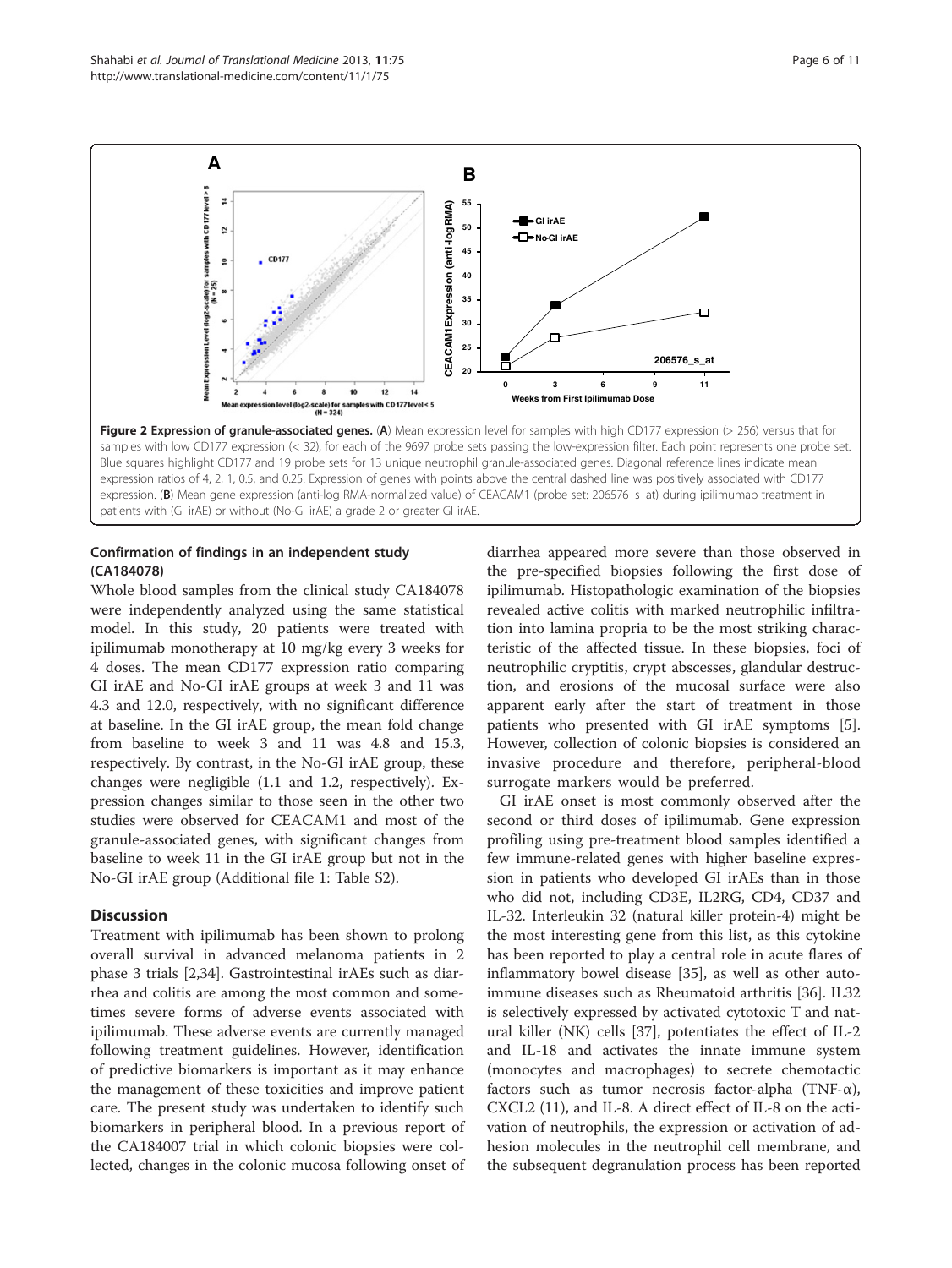<span id="page-6-0"></span>

in a number of studies [[38,39\]](#page-9-0). In the current study, although treatment-induced changes in the expression of IL-8 were not significant, pathway analysis found IL-8 signaling to be one of the top 10 pathways changed during treatment (Figure 3A).

An increase in expression of neutrophil-associated genes was noticeable shortly after the start of treatment. In particular, significantly greater mean expression of the neutrophil surface marker CD177 was detected in a subset of patients who experienced GI irAEs of grade 2 or greater. Neutrophil granulocytes are the most abundant type of white blood cells in mammals and form an essential part of the innate immune system. During the acute phase of inflammation, particularly as a result of bacterial infection, environmental exposure [\[40\]](#page-9-0), and some cancers [\[41,42\]](#page-10-0), neutrophils are among the firstresponders of inflammatory cells to migrate towards the site of inflammation. They transmigrate through the blood vessels, then through interstitial tissue, following chemical signals such as IL-8, C5a, and Leukotriene B4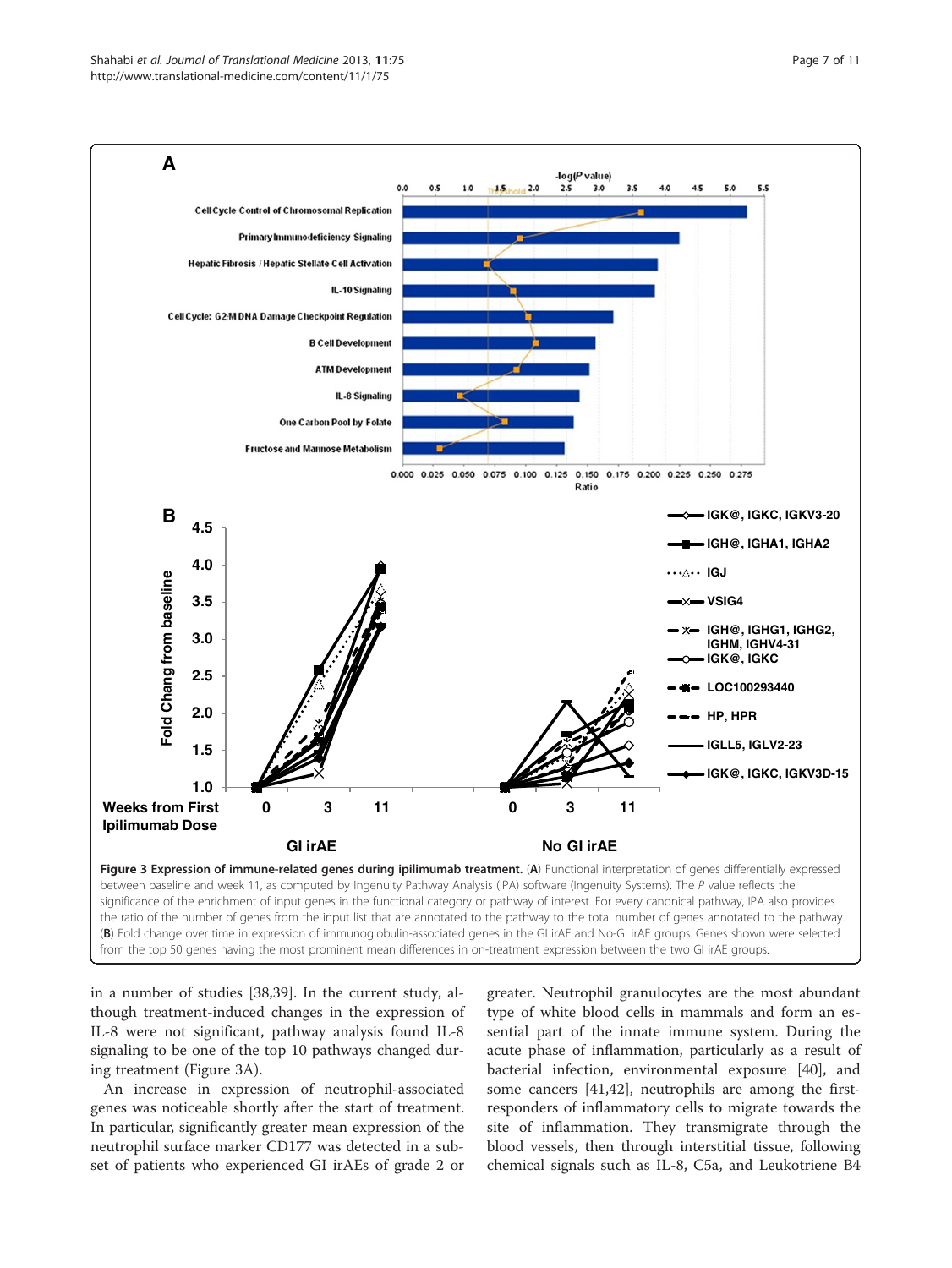in a process called chemotaxis [\[43\]](#page-10-0). CD177 is a unique marker for neutrophils [[24](#page-9-0),[25](#page-9-0)] and is up-regulated upon neutrophil activation during acute inflammatory responses toward stimuli such as bacterial infections [\[44](#page-10-0)]. Significant increase in the mean expression of this marker was detected in patients who experienced moderate to severe GI irAEs, independently from their clinical response to ipilimumab. Indeed, the seven patients with the highest expression levels of CD177 (normalized expression level > 8) at week 3 were those who already had or would experience GI irAEs within a few days to three weeks after that time point. Currently, GI irAEs during ipilimumab treatment are managed, according to treatment guidelines, by cessation of ipilimumab in combination with treatment with corticosteroids or TNF-α blockade. CA184004 was one of the earlier ipilimumab monotherapy trials, where these guidelines were not yet fully in place. In that trial, two patients died of severe GI irAEs and intestinal perforation. One of these patients provided both baseline and week 3 blood samples for gene expression analysis. A 42.5-fold increase in CD177 expression from baseline to week 3 was apparent almost 50 days before the onset of the first GI irAE episode, suggesting the early predictive value of this biomarker for severe GI irAEs. CD177 has been shown to recognize an endothelial cell junction molecule, platelet endothelial cell adhesion molecule-1 (PECAM-1), which contributes to interactions between neutrophils and endothelial cells, mediating trans-endothelial migration in the context of inflammatory cell recruitment [[45\]](#page-10-0).

Another marker expressed by activated neutrophils, CEACAM1, also showed a consistent increase in mean expression from baseline to 3 or 11 weeks after first ipilimumab dose, with a greater increase in the GI irAE group. Whereas CD177 is mostly an activation marker for neutrophils, CEACAM1 mediates adherence of activated neutrophils and other hematopoietic cells (NK and T cells) to cytokine-activated endothelium, [[46,47\]](#page-10-0) and has been suggested to play a role in immune-mediated diseases of the intestine. Elevated CEACAM1 expression has been reported in T cells of the lamina propria of small intestine in patients with celiac disease and in the large intestine of those with inflammatory bowel disease  $(IBD)$  [\[48](#page-10-0)].

The apparent association between neutrophil count, CD177 gene expression, and ipilimumab-associated GI irAEs led us to search for other neutrophil-associated genes in the microarray data. Degranulation is the process by which neutrophils release an assortment of proteins [\[49](#page-10-0)] such as MPO, DEFA4 [[29\]](#page-9-0) and ELANE [[30\]](#page-9-0) into the extracellular space. Most of these genes were included in a neutrophil module reported by Chaussabel et al. [\[33\]](#page-9-0). Although a trend for greater expression of these genes was found in those samples with

the highest levels of CD177 expression (Figure [2](#page-5-0)A), there was no statistically significant linear correlation between their expression and that of CD177 (data not shown). In fact, the mean expression of most of these genes in week 3 samples was lower than baseline (Additional file [1](#page-8-0): Table 2, left panel), when the greatest increase in CD177 was detected in some patients, suggesting that their expression might be repressed during the early neutrophil activation event. Conversely, a significant increase in the mean expression of these genes was observed at week 11 (Additional file [1:](#page-8-0) Table S1), supporting the notion that the degranulation process follows that of the neutrophil activation event. These observations were also confirmed in another data set from an independent ipilimumab clinical trial, CA184078, in which higher mean expression of CD177 and CEACAM1 were found in the GI irAE group.

In addition, our list of potential early predictors of GI irAEs shared a number of common elements with sets of genes reported to confer resistance to intravenous corticosteroid therapy in children with ulcerative colitis [[50\]](#page-10-0). Genes shared between the two studies included CD177, CEACAM1, OLFM4, MMP8, BPI, CLC, HP, and LCN2. In that study, post-baseline samples were collected only three days after the start of the corticosteroid treatment with significant differential expression of these genes between the steroid-resistant and sensitive patients. In our study, the earliest post-baseline blood samples were collected 3 weeks after the first dose of ipilimumab, and the major changes in gene expression occurred within this time period, suggesting that it might be possible to detect this predictive profile at an even earlier time within this period. In any event, these changes tended to precede significant increases in the number of peripheral neutrophils, suggesting that the proliferation of neutrophils occurs after the activation event and that changes in gene expression may serve as more sensitive biomarkers than increase in peripheral blood absolute neutrophil count (PBANC).

Another interesting finding in our analysis was the considerable increase in the number and expression of immunoglobulin-related genes at 3 and 11 weeks after first dose of ipilimumab in patients who had GI irAEs. This is in accordance with previous reports on the inhibitory effects of CTLA-4 on immunoglobulin and cytokine production by plasma cells [\[51](#page-10-0)] or its inhibitory effect on  $CD4^+$  T cells that mediate T cell help to B cells during antibody production. CTLA-4 blockade by ipilimumab is likely to reduce this inhibition. In healthy people, the humoral response to enteric flora is maintained in homeostasis. Dysregulation of this homeostasis, manifested as increasing antibody levels to select enteric microorganisms, is characteristic of gastrointestinal disorders such as IBD but not acute GI inflammation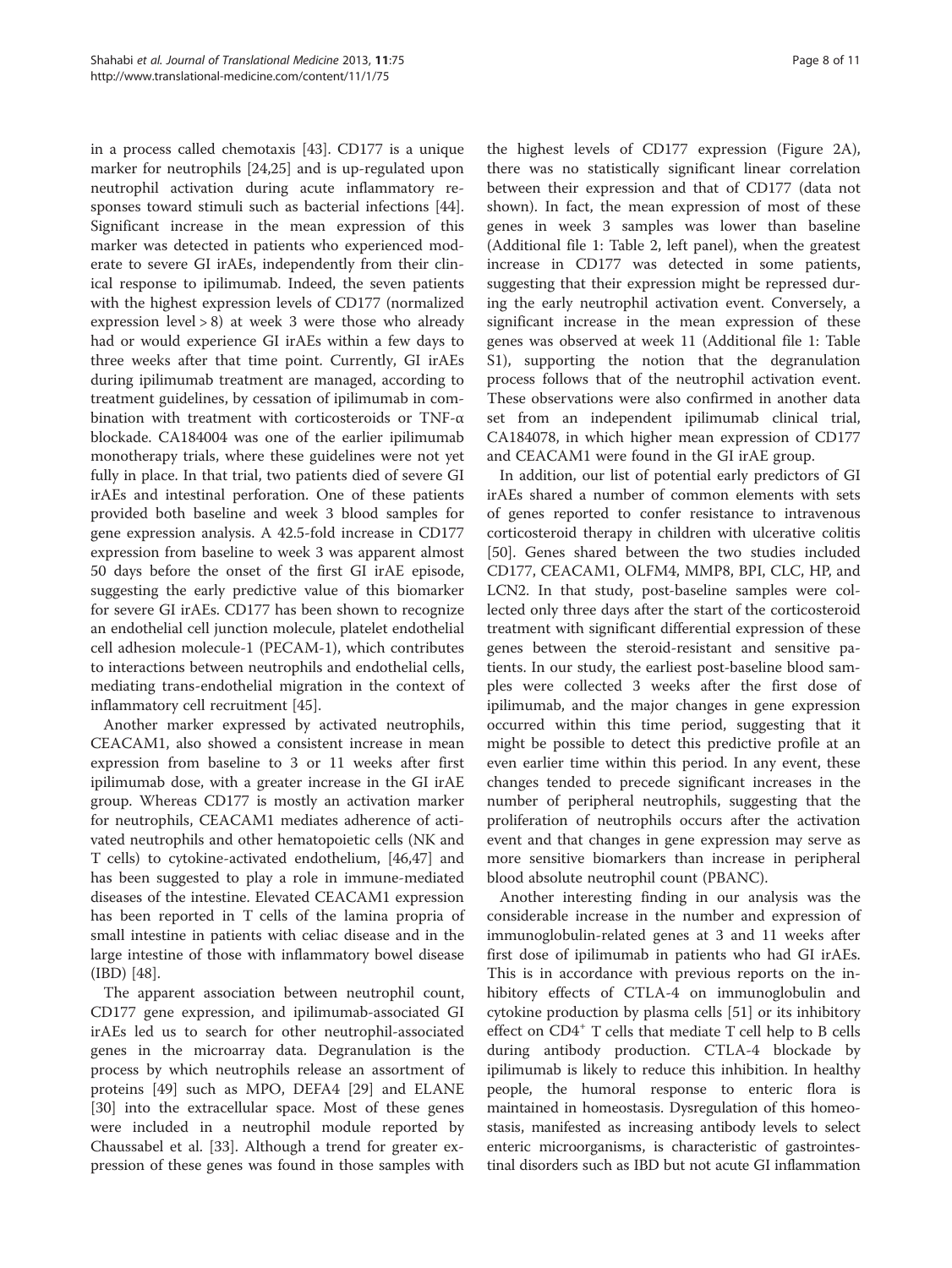<span id="page-8-0"></span>(i.e., diverticulitis/infection) (7–9). In a previous report from the CA184007 trial, ipilimumab was found to induce antibody responses to selected enteric flora such as Pseudomonas anti-I2, Saccharomyces cerevisiae, and CBir flagellin. However, no strong association between a positive level of antibody responses toward these specific bacteria and GI irAEs was observed. Although gene expression profiling could not provide information regarding the specificity of the induced antibodies, it still indicates that in patients experiencing GI irAEs, the immunoglobulin production machinery had been turned on. In the absence of infections by external pathogens, this response may well be due to the generation of antibodies to self antigens or those expressed by the intestinal flora.

# Conclusions

We have identified early changes in gene expression in patients treated with ipilimumab that in some patients might predict the incidence of later GI irAEs. These gene expression changes, together with prior histopathologic examination of the affected tissue, point to an important role of neutrophils in the onset of GI irAEs in these patients. High expression of CD177 at week 3 was a very specific biomarker for grade 2+ GI irAEs, as all patients who had no such event displayed expression levels below a certain threshold (normalized expression  $level = 8$ ). However, because of its low sensitivity as a biomarker, CD177 expression alone cannot be used to predict which patients will develop GI irAEs, which may occur in patients with low CD177 expression. The earliest on-treatment sample collection was 3 weeks after first ipilimumab dose. Therefore it is not clear how much increases in CD177 expression preceded the onset of GI irAEs. This study identified potential biomarkers of ipilimumab toxicity that have biological plausibility. However, validation in a larger controlled trial is needed to assess potential clinical utility.

# Additional files

[Additional file 1: Table 1.](http://www.biomedcentral.com/content/supplementary/1479-5876-11-75-S1.xlsx) Lists of potential predictive or earlypredictive biomarkers. (A) Probe sets with  $\geq$  1.5-fold greater mean baseline expression in blood samples from patients with grade 2+ GI irAEs than in those from patients with no grade 2+ GI irAE (highlighted column). Mean expression ratio in the post-baseline samples as well as P values for the test of a difference at baseline in mean expression between the two GI irAE groups also are shown. (B) Probe sets with a mean expression ratio of at least 1.5 for the comparison of the GI irAE and No-GI irAE groups at week 3 (highlighted column). Mean expression ratio at other time points as well as P values for the test of a difference in week 3 mean expression between the two GI irAE groups also are shown. Mean expression ratio: positive values give (mean expression in the GI irAE group)/(mean expression in the No-GI irAE group); negative values give negative of (mean expression in the No-GI irAE group)/(mean expression in the GI irAE group). Table 2. Lists of potential pharmacodynamic biomarkers. Probe sets with ≥ 1.5-fold change in

mean gene expression from baseline to week 3 (left panel) or week 11 (right panel; only the top 58 probe sets shown) in the GI irAE group (highlighted columns). Fold changes in the No-GI irAE group as well as P values for the test of a difference between baseline and post-baseline expression also are shown. Mean fold change: positive values give mean of (post-baseline expression)/(baseline expression); negative values give negative mean of (baseline expression)/(post-baseline expression). Table 3. Granule-associated gene expression profiles. (A) Mean expression ratio comparing the GI irAE and No-GI irAE groups for granule-associated genes at each time point. P value for the test of a difference in mean expression between the two GI irAE groups (averaged over the three time points) also is shown. (B) Mean fold change from baseline (BL) in the GI irAE and No-GI irAE groups for granule-associated genes. P value for the test of a difference in mean expression among the three time points (averaged over the two groups) is shown. For definitions of "mean expression ratio" and "mean fold change", see legends for Tables 1 and 2, respectively. Table S1. Complete list of potential pharmacodynamic biomarkers. Probe sets with ≥ 1.5-fold mean change in gene expression from baseline to week 11 in the GI irAE group (highlighted column). Fold changes in the No-GI irAE group as well as P values for the test of a difference between baseline and post-baseline expression also are shown. Mean fold change: positive values give mean of (post-baseline expression)/(baseline expression); negative values give negative mean of (baseline expression)/(post-baseline expression). Table S2. Granule-associated gene expression profiles in CA184078. (A) Mean expression ratio comparing the GI irAE and No-GI irAE groups for granuleassociated genes at each time point. P value for the test of a difference in mean expression between the two GI irAE groups (averaged over the three time points) also is shown. (B) Mean fold change from baseline (BL) in the GI irAE and No-GI irAE groups for granule-associated genes. P value for the test of a difference in mean expression among the three time points (averaged over the two groups) is shown. Mean expression ratio: positive values give (mean expression in the GI irAE group)/(mean expression in the No-GI irAE group); negative values give negative of (mean expression in the No-GI irAE group)/(mean expression in the GI irAE group). Mean fold change: positive values give mean of (post-baseline expression)/(baseline expression); negative values give negative mean of (baseline expression)/(post-baseline expression).

[Additional file 2: Figure S1.](http://www.biomedcentral.com/content/supplementary/1479-5876-11-75-S2.pptx) ROC curve of CD177 expression at week 3 as a predictor of GI irAE. The plot included 155 patients with known GI irAE status and CD177 expression values.

#### Abbreviations

CTLA-4: Cytotoxic T-lymphocyte antigen-4; irAEs: Immune-related adverse events; GI: Gastrointestinal; GI irAE: Gastrointestinal irAE; ANOVA: Analysis of variance; CD177: Cluster of differentiation 177; CEACAM1: Carcinoembryonic antigen-related cell adhesion molecule 1; FDA: Food and Drug Administration; APBNC: Absolute peripheral blood neutrophil counts; N: Number; RMA: Robust multi-array analysis; qPCR: Quantitative polymerase chain reaction; IPA: Ingenuity Pathway Analysis; CA: Clinical activity; OLFM4: Olfactomedin 4; ELANE: Elastase; CTSG: Cathepsin G; AZU1: Azurocidin 1; LTF: Lactoferrin [27]; CAMP: Cathelicidin; MPO: Myeloperoxidase; DEFA4: Defensin 4; BPI: Bactericidal/permeability increasing protein; IG: Immunoglobulin; NK: Natural killer; CXCL: Chemokine; TNF-α: Tumor necrosis factor-alpha; IBD: Inflammatory bowel disease; PEACAM-1: Platelet endothelial cell adhesion molecule-1.

#### Competing interests

Vafa Shahabi, David Berman, Scott D. Chasalow, Lisu Wang, Beihong Hu, Lisa Panting, Maria Jure-Kunkel, and Rui-Ru Ji are employees of Bristol-Myers Squibb, the manufacturer of ipilimumab. Zenta Tsuchihashi is a former employee of Bristol-Myers Squibb.

#### Authors' contributions

DB, ZT, SDC, MJK designed the two biomarker focused clinical trials. LW, BH, LP performed the PCR assays and prepared RNA for Affymetrix microarray analysis. MJK assisted in data analysis and interpretation. VF, SDC, ZT, RJ performed the data analysis and interpretation, and prepared the manuscript. All authors read and approved the final manuscript.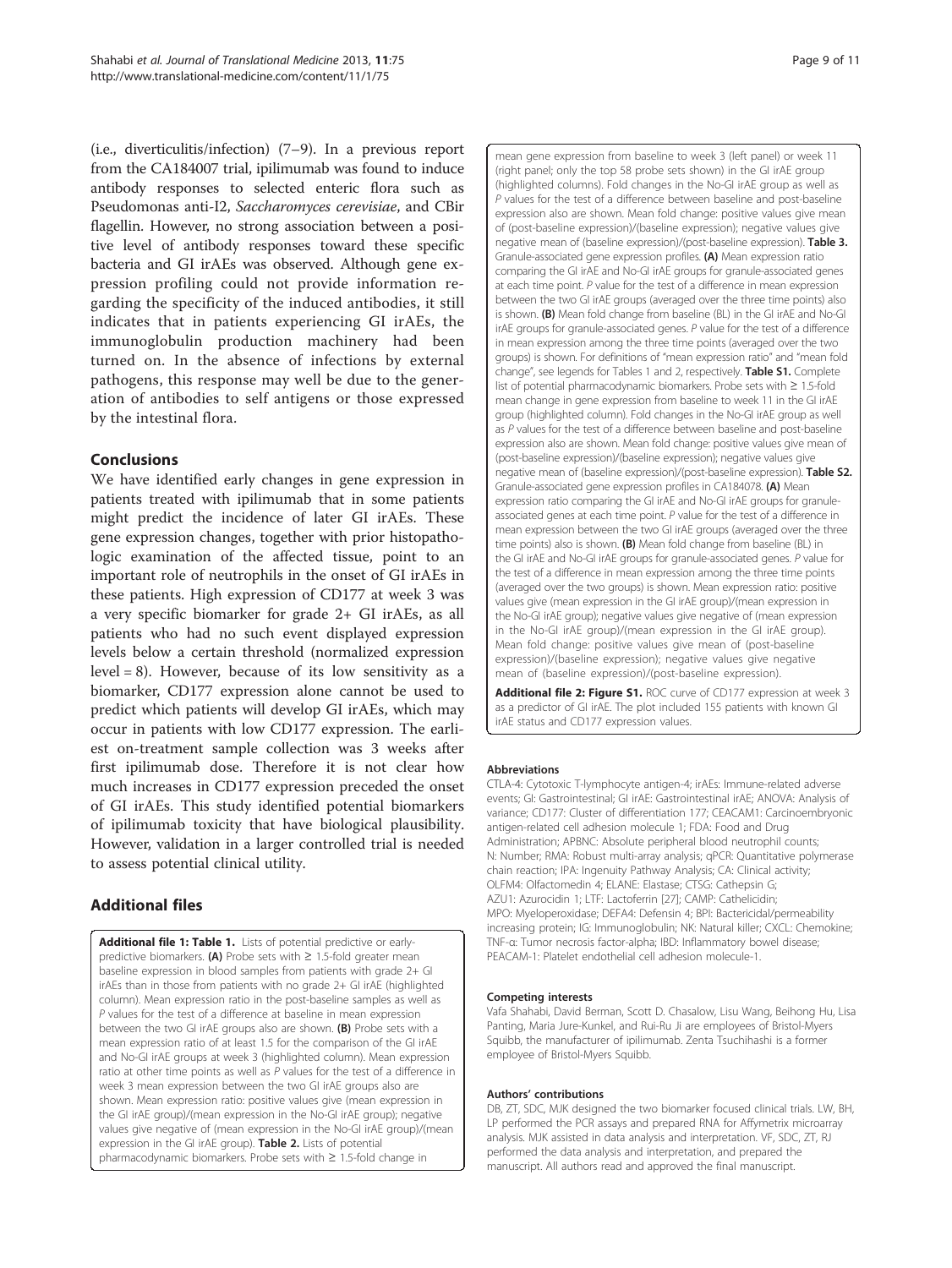<span id="page-9-0"></span>Received: 27 January 2013 Accepted: 8 March 2013 Published: 22 March 2013

#### References

- 1. Korman AJ, Peggs KS, Allison JP: Checkpoint blockade in cancer immunotherapy. Adv Immunol 2006, 90:297–339.
- 2. Hodi FS, O'Day SJ, McDermott DF, Weber RW, Sosman JA, Haanen JB, Gonzalez R, Robert C, Schadendorf D, Hassel JC, Akerley W, et al: Improved survival with ipilimumab in patients with metastatic melanoma. N Engl J Med 2010, 363(8):711–723.
- 3. Weber J: Overcoming immunologic tolerance to melanoma: targeting ctla-4 with ipilimumab (mdx-010). Oncologist 2008, 13(Suppl 4):16–25.
- 4. Beck KE, Blansfield JA, Tran KQ, Feldman AL, Hughes MS, Royal RE, Kammula US, Topalian SL, Sherry RM, Kleiner D, Quezado M, et al: Enterocolitis in patients with cancer after antibody blockade of cytotoxic t-lymphocyte -associated antigen 4. J Clin Oncol 2006, 24(15):2283–2289.
- 5. Berman D, Parker SM, Siegel J, Chasalow SD, Weber J, Galbraith S, Targan SR, Wang HL: Blockade of cytotoxic t-lymphocyte antigen-4 by ipilimumab results in dysregulation of gastrointestinal immunity in patients with advanced melanoma. Cancer Immun 2010, 10:11.
- 6. Weber J, Thompson JA, Hamid O, Minor D, Amin A, Ron I, Ridolfi R, Assi H, Maraveyas A, Berman D, Siegel J, et al: A randomized, double-blind, placebo-controlled, phase II study comparing the tolerability and efficacy of ipilimumab administered with or without prophylactic budesonide in patients with unresectable stage III or IV melanoma. Clin Cancer Res 2009, 15(17):5591–5598.
- 7. Minor DR, Chin K, Kashani-Sabet M: Infliximab in the treatment of antictla4 antibody (ipilimumab) induced immune-related colitis. Cancer Biother Radiopharm 2009, 24(3):321–325.
- 8. Hamid O, Schmidt H, Nissan A, Ridolfi L, Aamdal S, Hansson J, Guida M, Hyams DM, Gomez H, Bastholt L, Chasalow SD, et al: A prospective phase II trial exploring the association between tumor microenvironment biomarkers and clinical activity of ipilimumab in advanced melanoma. J Transl Med 2011, 9:204.
- 9. Weber J, Hamid O, Wolchok J, Amin A, Masson E, Goldberg S, Williams D, Parker S, Alaparthy S, O'Day S: Assessment of pharmacokinetic interaction between ipilimumab and chemotherapy in a randomized study. 35th ESMO Congress Abstract 1329P 2010.
- 10. Ji RR, Chasalow SD, Wang L, Hamid O, Schmidt H, Cogswell J, Alaparthy S, Berman D, Jure-Kunkel M, Siemers NO, Jackson JR, et al: An immune-active tumor microenvironment favors clinical response to ipilimumab. Cancer Immunol Immunother 2011, 61(7):1019–1031.
- 11. Wang X, Rickert M, Garcia KC: Structure of the quaternary complex of interleukin-2 with its alpha, beta, and gammac receptors. Science 2005, 310(5751):1159–1163.
- Zhao X, Lapalombella R, Joshi T, Cheney C, Gowda A, Hayden-Ledbetter MS, Baum PR, Lin TS, Jarjoura D, Lehman A, Kussewitt D, et al: Targeting cd37positive lymphoid malignancies with a novel engineered small modular immunopharmaceutical. Blood 2007, 110(7):2569–2577.
- 13. Kim SH, Han SY, Azam T, Yoon DY, Dinarello CA: Interleukin-32: A cytokine and inducer of tnfalpha. Immunity 2005, 22(1):131–142.
- 14. Zhang H, Sun C, Glogauer M, Bokoch GM: Human neutrophils coordinate chemotaxis by differential activation of rac1 and rac2. J Immunol 2009, 183(4):2718–2728.
- 15. McMahon LW, Walsh CE, Lambert MW: Human alpha spectrin ii and the fanconi anemia proteins fanca and fancc interact to form a nuclear complex. J Biol Chem 1999, 274(46):32904–32908.
- 16. Segura-Totten M, Wilson KL: Baf: Roles in chromatin, nuclear structure and retrovirus integration. Trends Cell Biol 2004, 14(5):261–266.
- 17. Peelman LJ, Chardon P, Nunes M, Renard C, Geffrotin C, Vaiman M, Van Zeveren A, Coppieters W, van de Weghe A, Bouquet Y, et al: The bat1 gene in the mhc encodes an evolutionarily conserved putative nuclear rna helicase of the dead family. Genomics 1995, 26(2):210-218.
- 18. Gearhart MD, Corcoran CM, Wamstad JA, Bardwell VJ: Polycomb group and scf ubiquitin ligases are found in a novel bcor complex that is recruited to bcl6 targets. Mol Cell Biol 2006, 26(18):6880–6889.
- 19. Lee YS, Chen CH, Chao A, Chen ES, Wei ML, Chen LK, Yang KD, Lin MC, Wang YH, Liu JW, Eng HL, et al: Molecular signature of clinical severity in recovering patients with severe acute respiratory syndrome coronavirus (sars-cov). BMC Genomics 2005. doi[:10.1186/1471-2164-6-132](http://dx.doi.org/10.1186/1471-2164-6-132).
- 20. Fujibuchi T, Abe Y, Takeuchi T, Imai Y, Kamei Y, Murase R, Ueda N, Shigemoto K, Yamamoto H, Kito K: Aip1/wdr1 supports mitotic cell rounding. Biochem Biophys Res Commun 2005, 327(1):268–275.
- 21. Tebar F, Bohlander SK, Sorkin A: Clathrin assembly lymphoid myeloid leukemia (calm) protein: Localization in endocytic-coated pits, interactions with clathrin, and the impact of overexpression on clathrinmediated traffic. Mol Biol Cell 1999, 10(8):2687–2702.
- 22. Bernstein AM, Whiteheart SW: Identification of a cellubrevin/vesicle associated membrane protein 3 homologue in human platelets. Blood 1999, 93(2):571–579.
- 23. Lalezari P, Murphy GB, Allen FH Jr: Nb1, a new neutrophil-specific antigen involved in the pathogenesis of neonatal neutropenia. *I Clin Invest* 1971, 50(5):1108–1115.
- 24. Stroncek DF, Shankar RA, Noren PA, Herr GP, Clement LT: Analysis of the expression of nb1 antigen using two monoclonal antibodies. Transfusion 1996, 36(2):168–174.
- 25. Stroncek DF, Skubitz KM, McCullough JJ: Biochemical characterization of the neutrophil-specific antigen nb1. Blood 1990, 75(3):744-755.
- 26. Rosenbauer F, Wagner K, Zhang P, Knobeloch KP, Iwama A, Tenen DG: Pdp4, a novel glycoprotein secreted by mature granulocytes, is regulated by transcription factor pu.1. Blood 2004, 103(11):4294–4301.
- Miyauchi J, Watanabe Y: Immunocytochemical localization of lactoferrin in human neutrophils. An ultrastructural and morphometrical study. Cell Tissue Res 1987, 247(2):249–258.
- 28. Falloon J, Gallin JI: Neutrophil granules in health and disease. J Allergy Clin Immunol 1986, 77(5):653–662.
- 29. Gabay JE, Scott RW, Campanelli D, Griffith J, Wilde C, Marra MN, Seeger M, Nathan CF: Antibiotic proteins of human polymorphonuclear leukocytes. Proc Natl Acad Sci U S A 1989, 86(14):5610-5614.
- 30. Korkmaz B, Horwitz MS, Jenne DE, Gauthier F: Neutrophil elastase, proteinase 3, and cathepsin g as therapeutic targets in human diseases. Pharmacol Rev 2010, 62(4):726–759.
- 31. Zhao L, Furebring M, Xu S, Venge P: Subcellular localization and mobilization of carcinoembryonic antigen-related cell adhesion molecule 8 in human neutrophils. Br J Haematol 2004, 125(5):666–673.
- 32. Skubitz KM, Skubitz AP: Interdependency of ceacam-1, -3, -6, and −8 induced human neutrophil adhesion to endothelial cells. J Transl Med 2008, 6:78.
- 33. Chaussabel D, Quinn C, Shen J, Patel P, Glaser C, Baldwin N, Stichweh D, Blankenship D, Li L, Munagala I, Bennett L, et al: A modular analysis framework for blood genomics studies: application to systemic lupus erythematosus. Immunity 2008, 29(1):150–164.
- 34. Robert C, Thomas L, Bondarenko I, O'Day S, DJ M, Garbe C, Lebbe C, Baurain JF, Testori A, Grob JJ, Davidson N, et al: Ipilimumab plus dacarbazine for previously untreated metastatic melanoma. N Engl J Med 2011, 364(26):2517–2526.
- 35. Shioya M, Nishida A, Yagi Y, Ogawa A, Tsujikawa T, Kim-Mitsuyama S, Takayanagi A, Shimizu N, Fujiyama Y, Andoh A: Epithelial overexpression of interleukin-32alpha in inflammatory bowel disease. Clin Exp Immunol 2007, 149(3):480–486.
- 36. Cagnard N, Letourneur F, Essabbani A, Devauchelle V, Mistou S, Rapinat A, Decraene C, Fournier C, Chiocchia G: Interleukin-32, ccl2, pf4f1 and gfd10 are the only cytokine/chemokine genes differentially expressed by in vitro cultured rheumatoid and osteoarthritis fibroblast-like synoviocytes. Eur Cytokine Netw 2005, 16(4):289–292.
- 37. Monsurro V, Wang E, Yamano Y, Migueles SA, Panelli MC, Smith K, Nagorsen D, Connors M, Jacobson S, Marincola FM: Quiescent phenotype of tumor-specific cd8+ t cells following immunization. Blood 2004, 104(7):1970–1978.
- 38. Jaeschke H, Smith CW, Clemens MG, Ganey PE, Roth RA: Mechanisms of inflammatory liver injury: adhesion molecules and cytotoxicity of neutrophils. Toxicol Appl Pharmacol 1996, 139(2):213–226.
- 39. Segura RM, Alegre J, Varela E, Marti R, Surinach JM, Jufresa J, Armadans L, Pascual C, Fernandez de Sevilla T: Interleukin-8 and markers of neutrophil degranulation in pleural effusions. Am J Respir Crit Care Med 1998, 157(5 Pt 1):1565–1572.
- 40. Jacobs L, Nawrot TS, de Geus B, Meeusen R, Degraeuwe B, Bernard A, Sughis M, Nemery B, Panis LI: Subclinical responses in healthy cyclists briefly exposed to traffic-related air pollution: an intervention study. Environ Health 2010. doi:[10.1186/1476-069X-9-64](http://dx.doi.org/10.1186/1476-069X-9-64). Published online 2010 October 25.